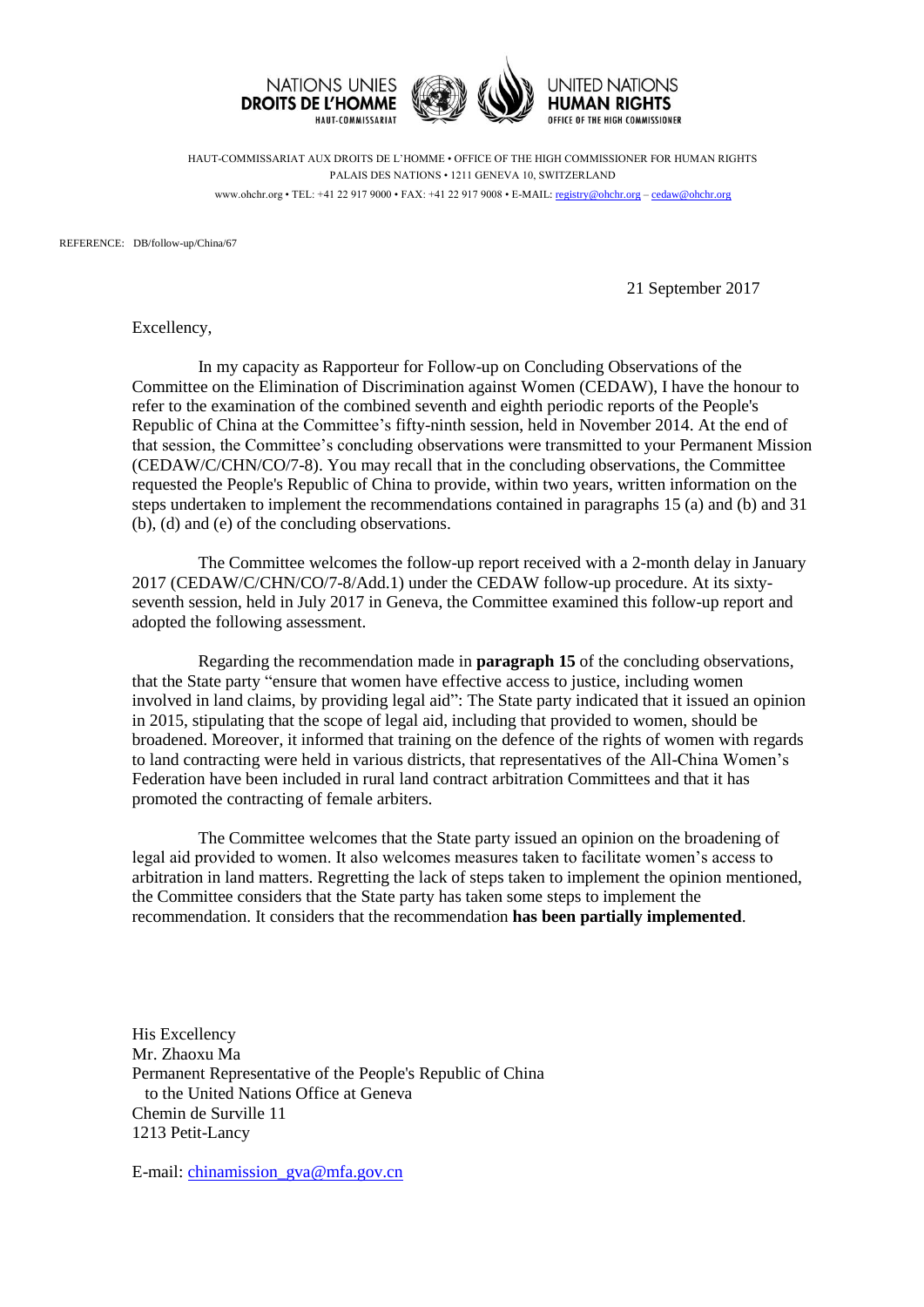

In relation to the recommendation that the State party "ensure that women have effective access to justice, including women involved in land claims, by supporting non-governmental organizations, where relevant, which facilitate women's access to justice": The State party indicated that it supports programmes for women's legal aid, which are implemented by civil society organizations, through a legal aid fund.

The Committee takes note of the financial support granted to civil society organizations for the implementation of programmes for women's legal aid. It however regrets the lack of information on these programmes and their impact on women's access to justice, including women involved in land claims. It thus considers that the State party has taken some steps to implement the recommendation. It considers that the recommendation **has been partially implemented**.

With regards to the recommendation that the State party "establish independence of the judiciary, inter alia, by preventing all forms of interference by the political branch of the State party, so that all disputes involving the human rights of women are considered and can be decided in accordance with the rule of law": The State party cited the acts currently regulating the conduct in trials and inspections, and ensuring the independence of judicial organs, in line with its Constitution. It further informed that its judicial system is under reform since 2014 and that it has made progress in matters concerning the management of personnel, as well as of the financial and material assets of the people's courts and the people's procuratorates at province level and below. It added that in March 2015, it issued rules and implementation measures on the recording of, reporting on and on the accountability in cases of interference in judicial activities by officials. It moreover informed that it adopted regulations on internal supervision and the handling of cases to prevent and punish intercession and other interference in law enforcement.

The Committee welcomes steps taken by the State party to prevent interference in the judiciary. It takes note of measures taken to encourage reporting and to regulate the handling of cases of intercession and other interference in law enforcement. The Committee considers that the State party has taken significant steps to implement the recommendation. It considers that the recommendation **has been implemented**.

The Committee recommends that, in relation to **paragraph 15** of the concluding observations, the State party provide, **in its next periodic report,** information on further actions taken to:

1. Implement the opinion, stating that legal aid provided to women should be broadened and illustrate the impact on women's access to justice, including women involved in land claims.

2. Enhance women's access to justice, including for women involved in land claims, through the support to civil society organizations, including but not limited to the implementation of programmes for women's legal aid.

With regards to the recommendation made in **paragraph 31** of the concluding observations, that the State party "adopt more prescriptive temporary special measures, such as quotas, in accordance with article 4 (1) of the Convention and the Committee's general recommendation No. 25 and general recommendation No. 23 on women in political and public life, in order to accelerate women's full and equal participation in elected and appointed bodies": The State party presented data on the participation of women in governmental and business instances, such as the National People's Congress, the National People's Political Consultative Congress, central government, boards of directors, neighbourhood committees and village committees. It added that through its National Human Rights Action Plan for 2016 – 2020, the objective to reach 50% of women in neighbourhood committees and 30% of women in village committees by 2020 was set. It moreover informed that it reserved a number of posts for the promotion of women officials and that a quota system for women's participation in politics is under consideration.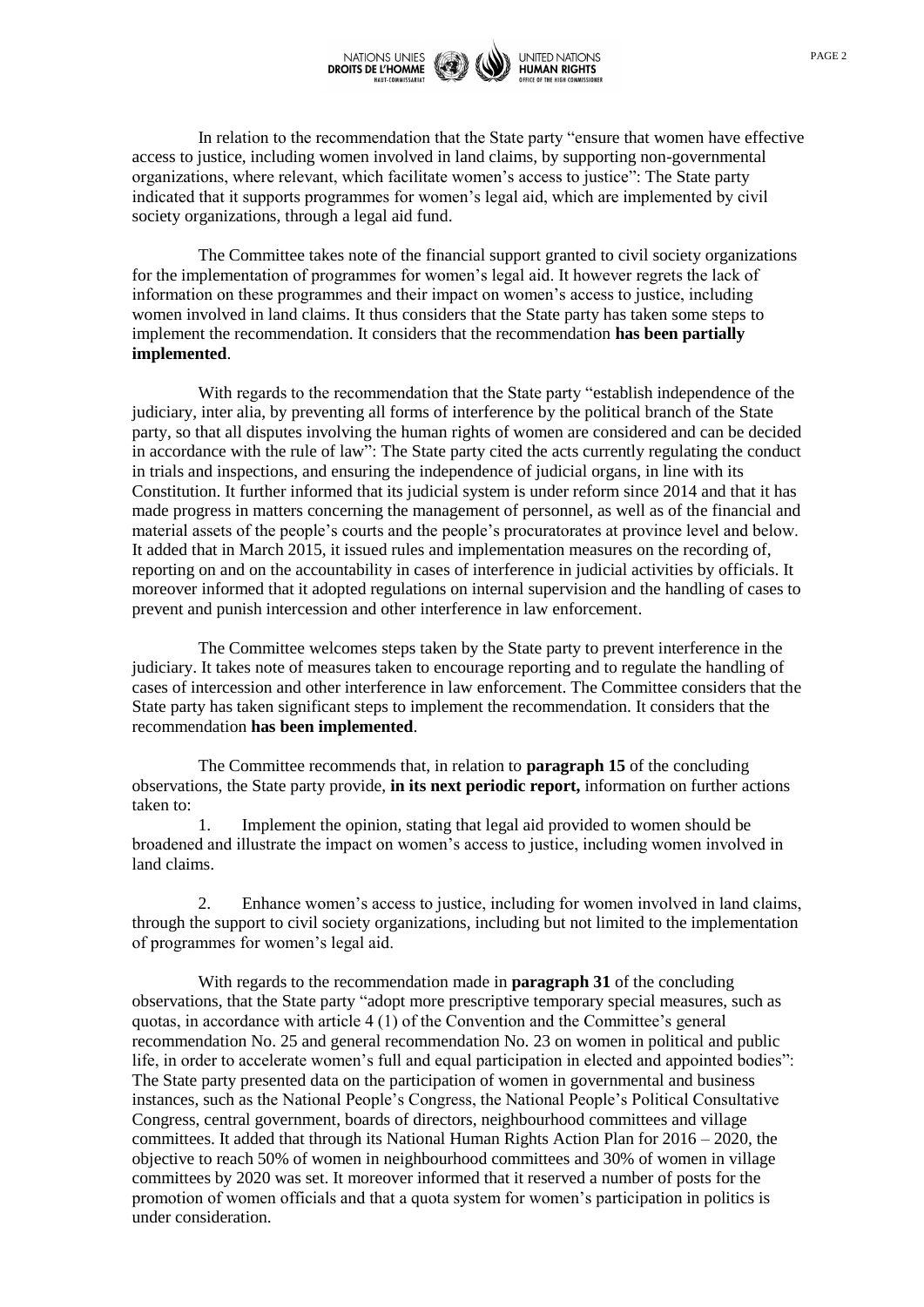

The Committee welcomes the definition of objectives on the participation of women at the local level and the reservation of positions for the promotion of women officials. It takes note of data provided on the representation of women in governmental and business instances. It considers that the State party has taken some steps to implement the recommendation. It considers that the recommendation **has been partially implemented**.

Regarding the recommendation to "thoroughly investigate allegations of violence and abuse against women who stand for election as independent candidates and ensure that the perpetrators are prosecuted and adequately punished": The State party reported on provisions of its electoral law defining the conditions for and the process to stand for elections to the People's Congresses at country and village level. It informed that based on these provisions, one needs to be recommended by political parties, public organizations or by at least 10 voters in the electoral district to stand for election.

The Committee takes note of the information provided on the conditions and process to stand for elections to the people's congresses, allowing for independent electoral candidates. It however regrets the absence of measures taken to investigate allegations of violence and abuse against women who stand for election as independent candidates, and to ensure that the perpetrators are prosecuted and adequately punished. The Committee considers that the recommendation **has not been implemented**.

With regards to the recommendation that the State party "ensure the implementation of the National Human Rights Action Plan (2012-2015) through the adoption of specific measures to promote and facilitate the participation of ethnic and religious minority women": The State party informed that the goals set in the National Human Rights Action Plan  $(2012 - 2015)$  have been achieved. It also reported on measures taken to enhance the capacities of ethnic minorities: selection of outstanding ethnic minority women to participate in tertiary educational institutions or institutions for continuing education, opening of schools in ethnic minority districts, promotion of dual-language education, provision of study assistance funds to students in ethnic minority regions and reduction or elimination of fees for those living in particularly difficult circumstances. It added that it also opened girls-only classes and girls-only schools in order to raise girls' school attendance.

The Committee welcomes the information provided by the State party that the goals set in the National Human Rights Action Plan  $(2012 – 2015)$  have been achieved. It takes note of measures taken to promote the capacities of ethnic minorities and girls. The Committee nevertheless regrets the absence of specific measures to promote the participation of ethnic and religious minority women in political and public life. The Committee considers that the State party has taken some steps to implement the recommendation. It considers that the recommendation **has been partially implemented**

The Committee recommends that, in relation to paragraph 31 of the concluding observations, the State party provide, **in its next periodic report,** information on further actions taken to:

1. Adopt prescriptive temporary special measures, such as quotas, with clear timebound targets in order to accelerate women's full and equal participation in elected and appointed bodies.

2. Thoroughly investigate allegations of violence and abuse against women who stand for election as independent candidates and ensure that the perpetrators are prosecuted and adequately punished.

3. Adopt specific measures to promote and facilitate the participation of ethnic and religious minority women in political and public life.